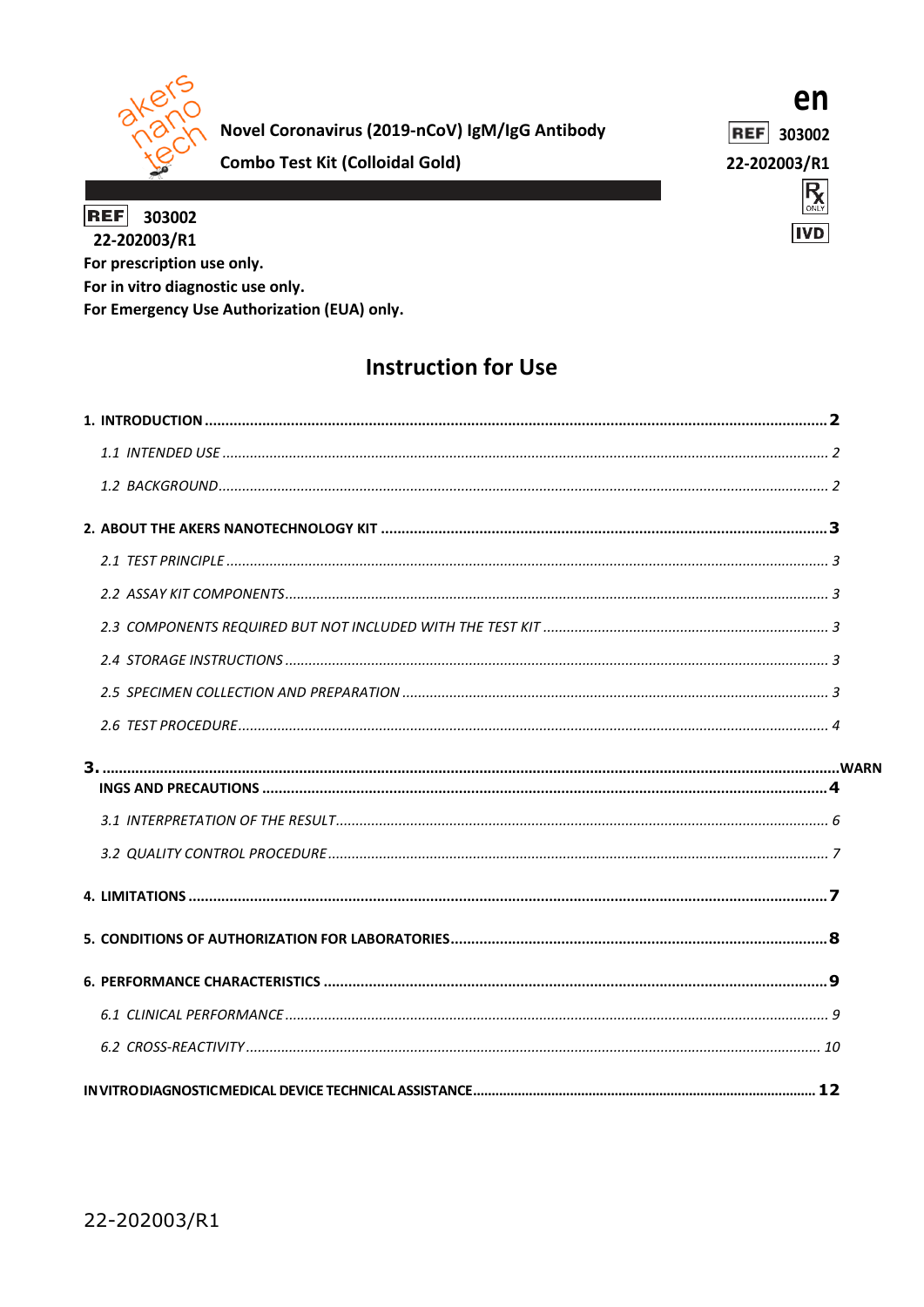# <span id="page-1-0"></span>**1. INTRODUCTION**

## <span id="page-1-1"></span>**1.1 INTENDED USE**

The AKERS NANOTECHNOLOGY Novel Coronavirus (2019-nCoV) IgM/IgG Antibody Combo Test Kit (Colloidal Gold) is a lateral flow immunoassay intended for the qualitative detection of and differentiation of IgG and IgM antibodies to SARS-CoV-2 in serum and plasma (dipotassium-EDTA, lithium-heparin, or sodium-citrate). The AKERS NANOTECHNOLOGY Novel Coronavirus (2019-nCoV) IgM/IgG AntibodyCombo TestKit (Colloidal Gold) isintended for use as an aid in identifying individuals with an adaptive immune response to SARS-CoV-2, indicating recent or prior infection. At this time, it is unknown for how long antibodies persist following infection and if the presence of antibodies confers protective immunity. Testing is limited to laboratories certified under the Clinical Laboratory Improvement Amendments of 1988 (CLIA), 42 U.S.C 263a, that meet requirements to perform moderate or high complexitytests.

Resultsarefor thedetectionofSARSCoV-2antibodies. IgGandIgMantibodies toSARS-CoV-2aregenerallydetectable in blood several days after initial infection, although the duration of time antibodies are present post-infection is not well characterized. Individuals may have detectable virus present for several weeks following seroconversion.

Laboratories within the United States and its territories are required to report all positive results to the appropriate public health authorities.

The sensitivity of AKERS NANOTECHNOLOGY Novel Coronavirus (2019-nCoV) IgM/IgG Antibody Combo Test Kit (Colloidal Gold) early after infection in unknown. Negative results do not preclude acute SARS-CoV-2 infection. If acute infection is suspected, direct testing for SARS-CoV-2 isnecessary.

False positive results for AKERS NANOTECHNOLOGY Novel Coronavirus (2019-nCoV) IgM/IgG Antibody Combo Test Kit (Colloidal Gold)may occur due to cross-reactivity from pre-existing antibodies or other possible causes. Due to the risk of false positive results, confirmation of positive results should be considered using second, different as appropriate, IgG or IgM assay.

The AKERS NANOTECHNOLOGY Novel Coronavirus (2019-nCoV) IgM/IgG Antibody Combo TestKit (Colloidal Gold) is only for use under the Food and Drug Administration's Emergency Use Authorization.

## <span id="page-1-2"></span>**1.2 BACKGROUND**

The novel coronaviruses belong to the β genus. COVID-19 is an acute respiratory infectious disease. People are generally susceptible. Currently, the patients infected by the novel coronavirus are the main source of infection; asymptomatic infected people can also be an infectious source. Based on the current epidemiological investigation, the incubation period is 1 to 14 days, mostly 3 to 7 days. The main manifestations include fever, fatigue and dry cough. Nasal congestion, runny nose, sore throat, myalgia and diarrhea are found in a few cases.

The *AKERS NANOTECHNOLOGY NovelCoronavirus(2019-nCoV)IgM/IgGAntibodyComboTestKit*is intended for qualitative detection of antibodies as an aid in identifying individuals with an adaptive immune response to SARS-CoV-2 indicating recent or prior SARS-CoV-2 infection.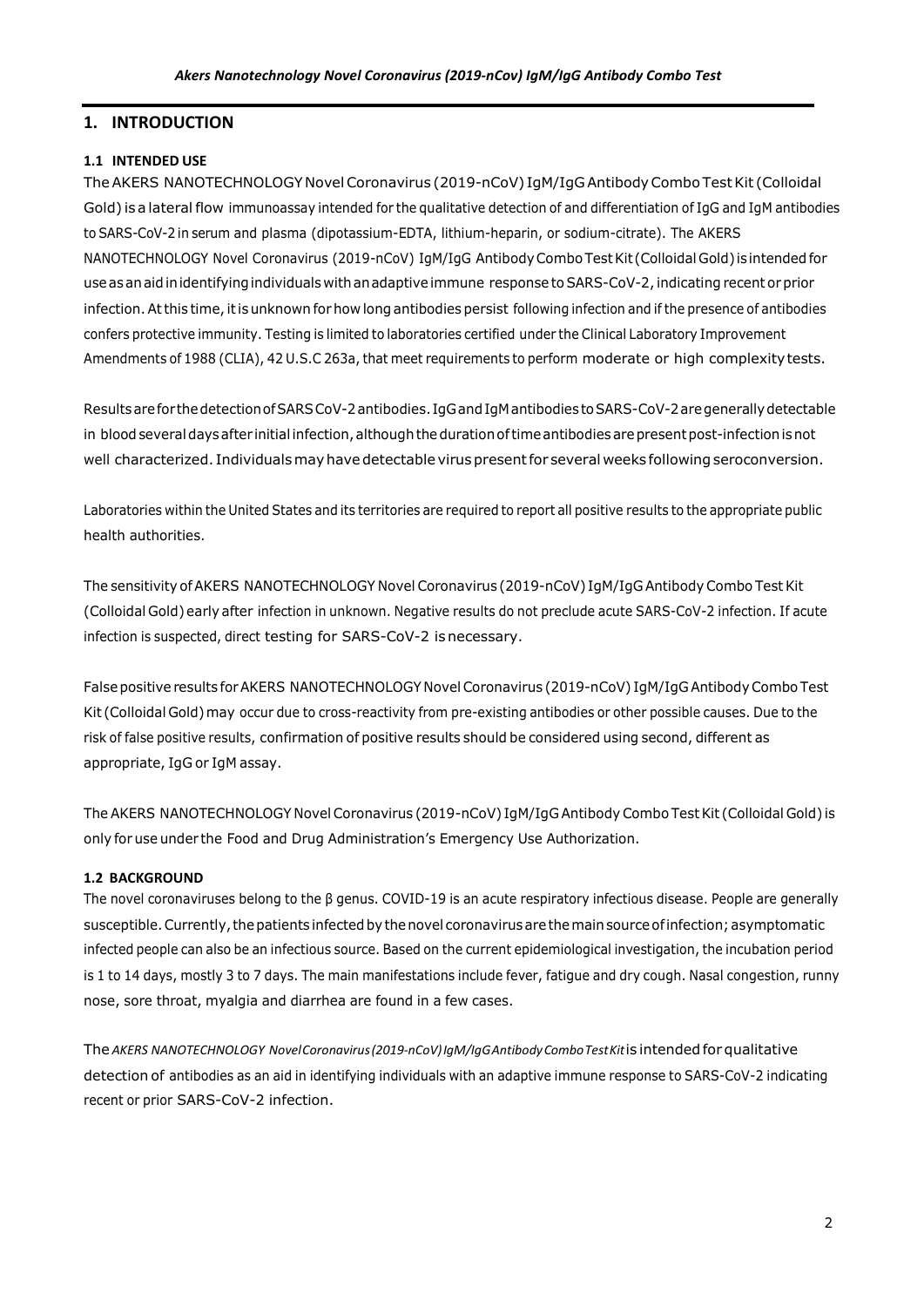## <span id="page-2-0"></span>**2. ABOUT THE AKERS NANOTECHNOLOGY KIT**

## <span id="page-2-1"></span>**2.1 TEST PRINCIPLE**

The AKERS NANOTECHNOLOGY Kit uses an immunochromatography based technique in which a colloidal gold-labeled antibody is used as a tracer to detect antibodies. The test panel contains (1) one colloidal gold-labeled recombinant COVID-19 S1 spike protein antigen and quality control antibody colloidal gold marker, (2) two detection lines: G and M, (3) one quality control line: C.

The test area of nitrocellulose membrane is coated with mouse anti-human-IgM monoclonal antibody, mouse anti-human-IgG monoclonal antibody and goat anti-mouse antibody were immobilized at test M, G, and C, respectively. When an appropriate amount of test sample is loaded to AKERS NANOTECHNOLOGY Kit, it will move along the nitrocellulose membrane. If the specimen contains specific IgM/IgG antibodies against COVID-19, they will be captured by the mouse antihuman IgM/IgG monoclonal antibodies coated in the test area to form a visible strip. If neither antibody is present, a negative result is displayed. The Control Line is used as a procedural control. The control line should always appear if the test procedure is performed properly and the reagents are working as intended.

## <span id="page-2-2"></span>**2.2 ASSAY KIT COMPONENTS**

- 1. Test device: one plate per bag
	- a. Sealed in an aluminum foil bag.
	- b. Contains immobilized SARS-CoV-2 spike antigen protein and mouse IgG labeled with colloidal gold, respectively.
	- c. Goat anti-mouse IgG antibodies as a control.
- 2. Specimen diluent buffer: 1 vial (4.5mL per vial for 40 tests)
	- a. Contains 1.0% NaCl, 0.1% Na2HPO4 and 0.5% Casein.

**Note:** DO NOT mix components from different kit lots.

## <span id="page-2-3"></span>**2.3 COMPONENTS REQUIRED BUT NOT INCLUDED WITH THE TEST KIT**

- 1. Timer
- 2. Transfer pipet and pipette tips
- 3. Venipuncture specimen collection container

## **2.4 STORAGE INSTRUCTIONS**

 $\sqrt{230^\circ}$ C

- <span id="page-2-4"></span>Store in a dry place at 2-30 °C, protected from light $_{2^{\circ}C}$
- The kit shall should be used within 30 minutes after the aluminum foil bag is opened.
- Testing should not be performed when the ambient temperature is higher than 30 ℃or the relative humidity is higher than 70%.
- <span id="page-2-5"></span>• The date for the manufacturing and the [expiration](https://fanyi.so.com/#expiration%20date) date are printed on the outside of the package.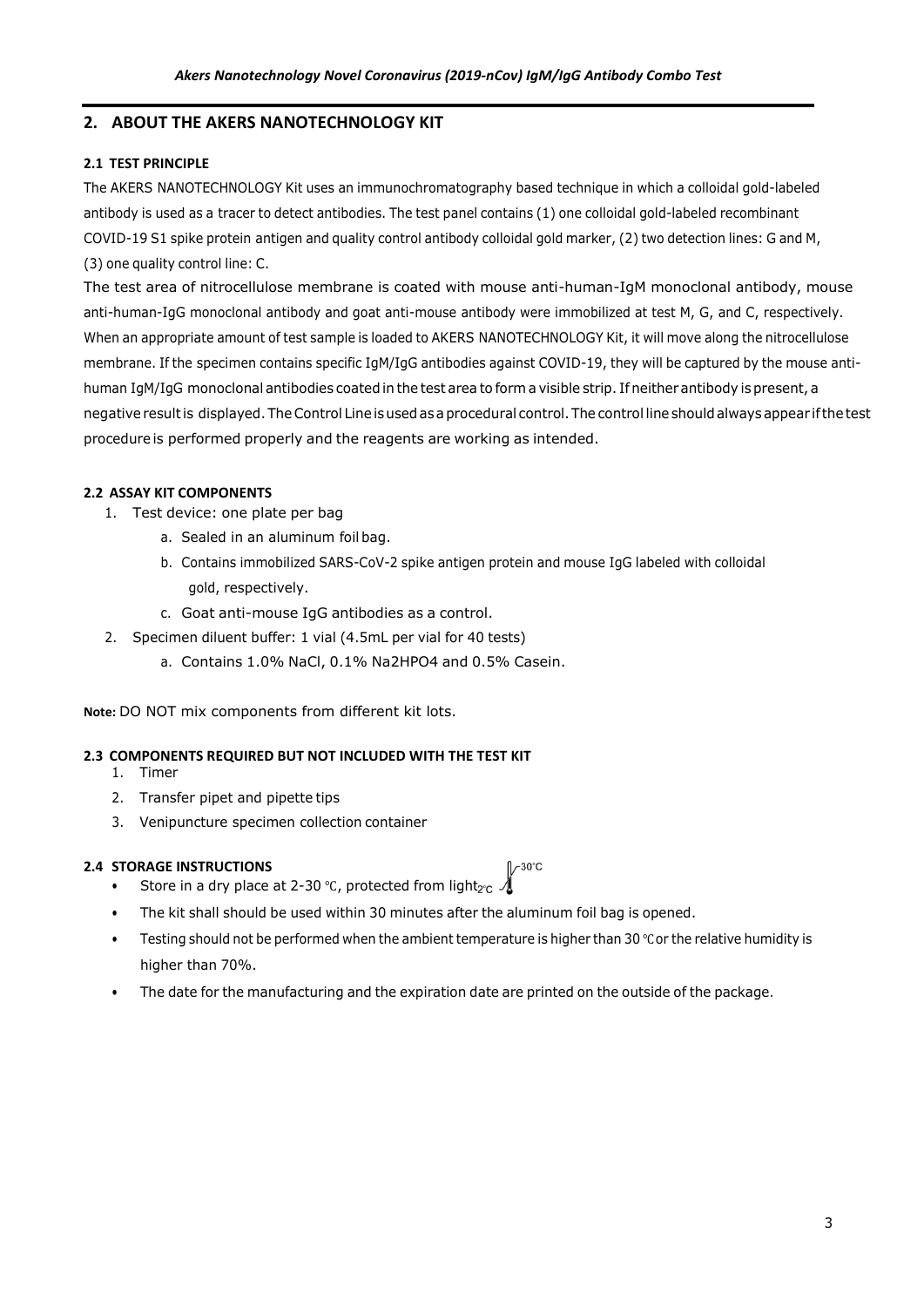## **2.5 SPECIMEN COLLECTION AND PREPARATION**

Consider any materials of human origin as infectious and handle using standard biosafety procedures. **Plasma:**

- 1. Collect blood specimen into a clean, unused tube.
- 2. Separate the plasma by centrifugation.
- 3. Carefully withdraw the plasma into a new pre-labeled tube.

## **Serum:**

- 1. Collect blood specimen into a clean, unused tube.
- 2. Allow the blood to clot.
- 3. Separate the serum by centrifugation.
- 4. Carefully withdraw the serum into a new pre-labeled tube.

Optimal performance of the kit depends upon the use of fresh plasma, serum samples (clear, non-hemolyzed, nonlipemic, non-icteric). The amount of specimen with a minimum volume of 50 μL is recommended in case repeat testing is required. Specimens should be collected aseptically by venipuncture.

Test specimens as soon as possible after collection. If specimens are not tested immediately, store at 2-8°C for up to 2 days. Samples that will not be tested within the time frame outlined above should be stored at ≤ -20 °C [≤ -4 °F]. For frozen samples, avoid more than 1 freeze-thaw cycle. Prior to testing, bring frozen specimens to room temperature slowly and mix gently.

Specimens containing visible particulate matter should be clarified by centrifugation before testing.

Do not use samples demonstrating gross lipemia, gross hemolysis or turbidity in order to avoid interference on result interpretation.

## **2.6 TEST PROCEDURE**

- 1. For fresh samples, begin with Step 2. For frozen samples, bring the specimens and test components to room temperature, and mix the specimen well once thawed.
- 2. When ready to test, open the pouch and remove the test device. Place the test device on a clean, flat, dry surface.
- 3. Label the device with specimen ID number.
- 4. Add specimens:
	- Serum/Plasma: Take 10 μL of serum or plasma with a pipette into sample well (S), and then add vertically 2 drops (about 100 μL) of specimen diluent.
- 5. Set timer for 10 minutes.
- 6. Read the results at 10 minutes but no longer than 15 minutes.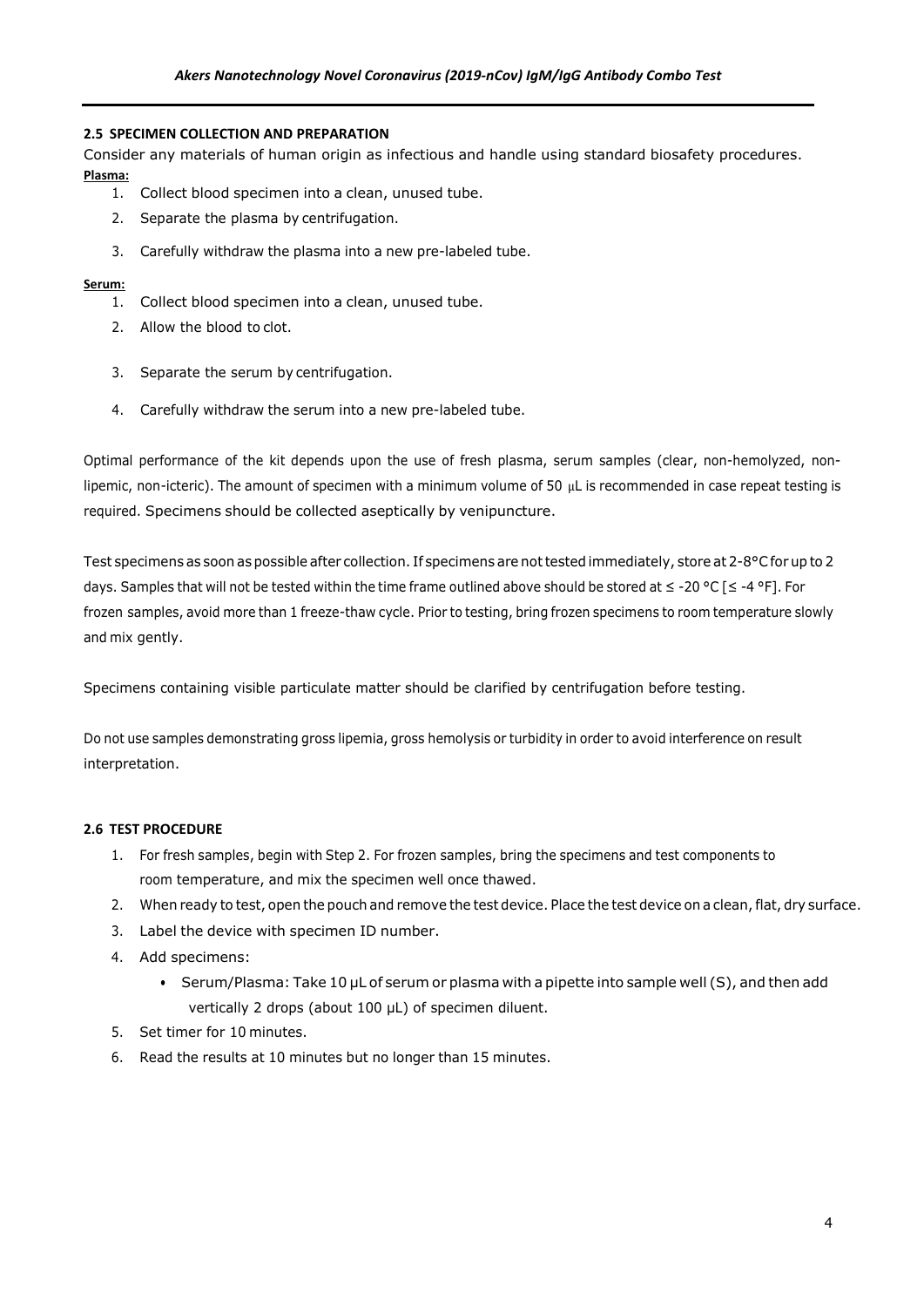# <span id="page-4-1"></span><span id="page-4-0"></span>**3. WARNINGS AND PRECAUTIONS**

**CAUTION:** The samples of this assay contains human sourced and/or potentially infectious components. As no known test method can offer complete assurance that products derived from human sources or inactivated microorganisms will not transmit infection. These human specimens should be handled as if infectious using laboratory safety procedures, such as those outlined in Biosafety in Microbiological and Biomedical Laboratories, OSHA Standards on Bloodborne Pathogens, CLSI Document M29-A4, and other appropriate biosafety practices. Therefore all human sourced materials should be considered infectious. These precautions include, but are not limited to, the following:

- Wear gloves when handling specimens or reagents.
- Do not pipette by mouth.
- Do not eat, drink, smoke, apply cosmetics, or handle contact lenses in areas where these materials are handled.
- Clean and disinfect spills of specimens by including the use of a tuberculocidal disinfectant such as 1.0% sodium hypochlorite or other suitable disinfectants.
- Decontaminate and dispose of all potentially infectious materials in accordance with local, state, and federal regulations.

The AKERS NANOTECHNOLOGY Kit's specimen diluent buffer contains the following components:

- Sodium Chloride (EC no.231-598-3)
- Disodium hydrogen phosphate (EC no. 231-448-7)
- Casein(ECno.232-555-

1) The following warnings apply:

|  | Warning |
|--|---------|
|--|---------|

| H317                 | May cause an allergic skin reaction                                 |
|----------------------|---------------------------------------------------------------------|
| H319                 | Causes serious eye irritation                                       |
| H315                 | Causes skin irritation                                              |
| H402                 | Harmful to aquatic life*                                            |
| H412                 | Harmful to aguatic life with long lasting effects                   |
| P261                 | Avoid breathing mist/vapors/spray                                   |
| P <sub>264</sub>     | Wash hands thoroughly after handling                                |
| P <sub>280</sub>     | Wear protective gloves/protective clothing/eye protection           |
| P273                 | Avoid release to the environment                                    |
| $P302 + P352$        | IF ON SKIN: wash with plenty of water                               |
| $P333 + P313$        | If skin irritation or rash occurs: get medical advice/attention     |
| $P362 + P364$        | Take off contaminated clothing and wash before reuses               |
| $P305 + P351 + P338$ | IF IN EYES: rinse cautiously with water for several minutes. Remove |
|                      | contact lenses, if present and easy to do. Continue rinsing.        |
| $P337 + P313$        | If eye irritation persists: get medical advice/attention.           |
| P501                 | Dispose of contents/container in accordance with local regulations. |
|                      |                                                                     |

**\*\* Not applicable where regulation EC 1272/2008 (CLP) has been implemented.**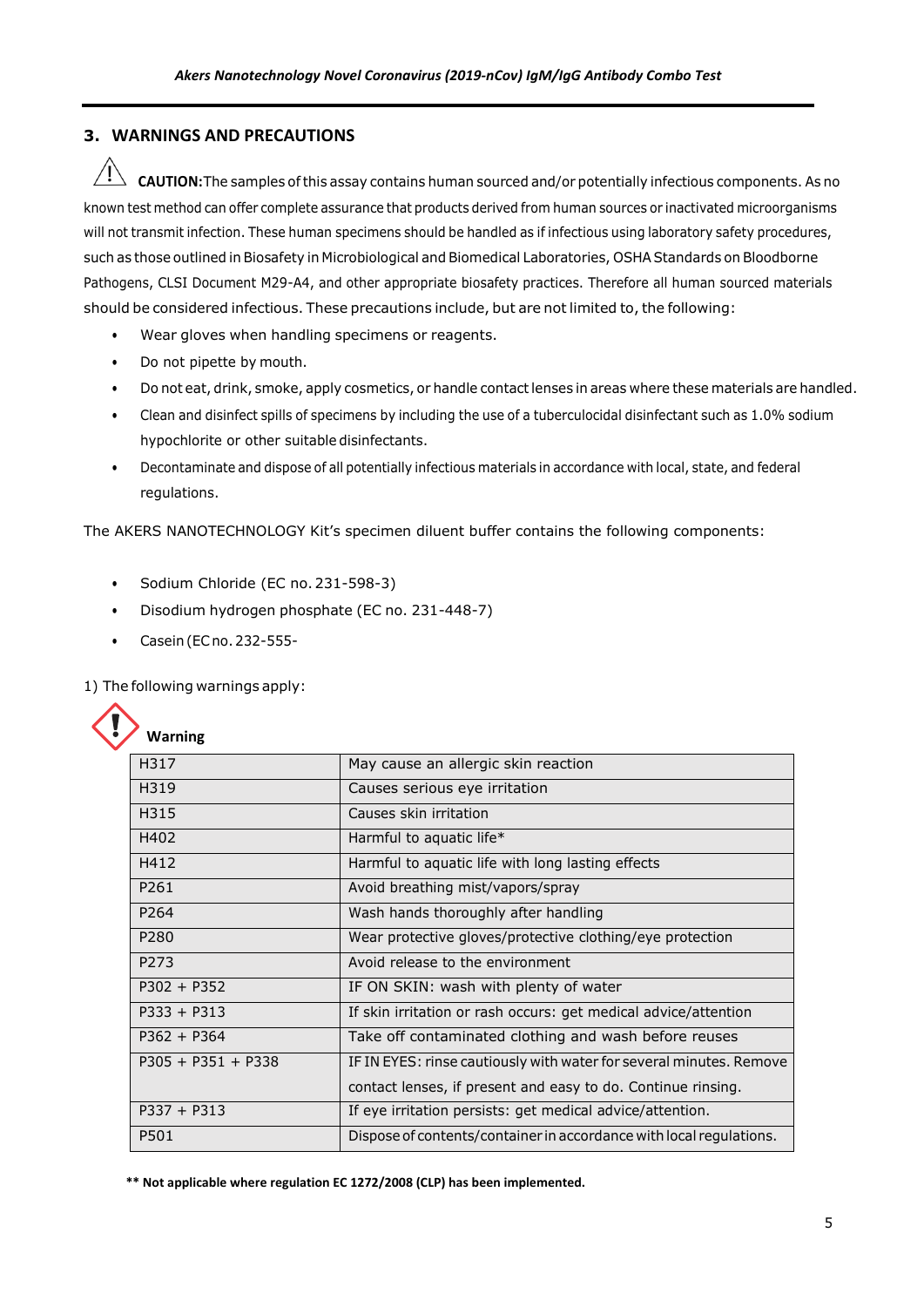Important information regarding the safe handling, transport, and disposal of this product is contained in the Safety Data Sheet. It is available from your local distributor.

- 1. As with any test procedure, good laboratory practice is essential to the proper performance of this test. The AKERS NANOTECHNOLOGY Kit should be performed by qualified and trained staff to avoid the risk of erroneous results.
- 2. For in vitro diagnostic use only. For prescription use only.
- 3. This test has not been FDAcleared or approved; this test has been authorized by FDAunder an EUA for use by laboratories certified under CLIA, that meet requirements to perform moderate or high complexity tests.
- 4. This test has been authorized only for the presence of IgM and IgG antibodies against SARS-CoV-2, not for any other viruses or pathogens. This test is only authorized for the duration of the declaration that circumstances exist justifying the authorization of emergency use of in vitro diagnostic tests for detection and/or diagnosis of COVID-19 under Section564(b)(1)oftheAct,21U.S.C.§360bbb-3(b)(1),unless theauthorizationis terminatedor revoked sooner.
- 5. All patient samples should be handled as if infectious, using good laboratory procedures as outlined in Biosafety in Microbiological and Biomedical Laboratories and in the CLSI Document M29-A4.3 Only personnel proficient in handling infectious materials and the use of the Novel Coronavirus (2019-nCoV) IgM/IgG Antibody Combo Test Kit should perform this procedure.
- 6. Closely follow procedures and guidelines provided to ensure that the test is performed correctly. Any deviation from the procedures and guidelines may affect optimal test performance.
- 7. False positive results may occur if carryover of samples is not adequately controlled during sample handling and processing.
- 8. The*AKERS NANOTECHNOLOGY NovelCoronavirus(2019-nCoV)IgM/IgGAntibodyComboTestKit*isonlyforusewithserum, plasmathat have been handled and stored as described in the Section 2.4 and 2.5 of this package insert.
- 9. Inadequate or inappropriate specimen collection, storage, and transport are likely to yield false test results. Training in specimen collection is highly recommended due to the importance of specimen quality.
- 10. During preparation of samples, compliance with good laboratory practices is essential to minimize the risk of cross-contamination between sample.
- 11. Excessive or inadequate samples may yield false or invalid results.
- 12. Components contained in the AKERS NANOTECHNOLOGY Kit are intended to be used together. Do not mix components from different kit lots. For example, do not use the device from lot X with the specimen diluent buffer from lot Y.
- 13. Do not use kits or reagents after the expiration dates shown on the labels.
- 14. Work area must be considered potential sources of contamination. Change gloves after contact with potential contaminants (specimens) before handling unopened reagents, or specimens.
- 15. The test kit is sealed in a protective foil pouch. Do not use if pouch is damaged or open. Remove test kit from pouch just prior to use. Do not touch the reaction area of test kit.
- 16. Do not use damaged test kit. Do not reuse the test kit.
- 17. Decontaminate and dispose of all potentially biohazardous materials in accordance with local, state, and federal regulations. All materials should be handled in a manner that minimizes the chance of potential contamination of the work area.
- 18. Humidity and temperature can adversely affect results.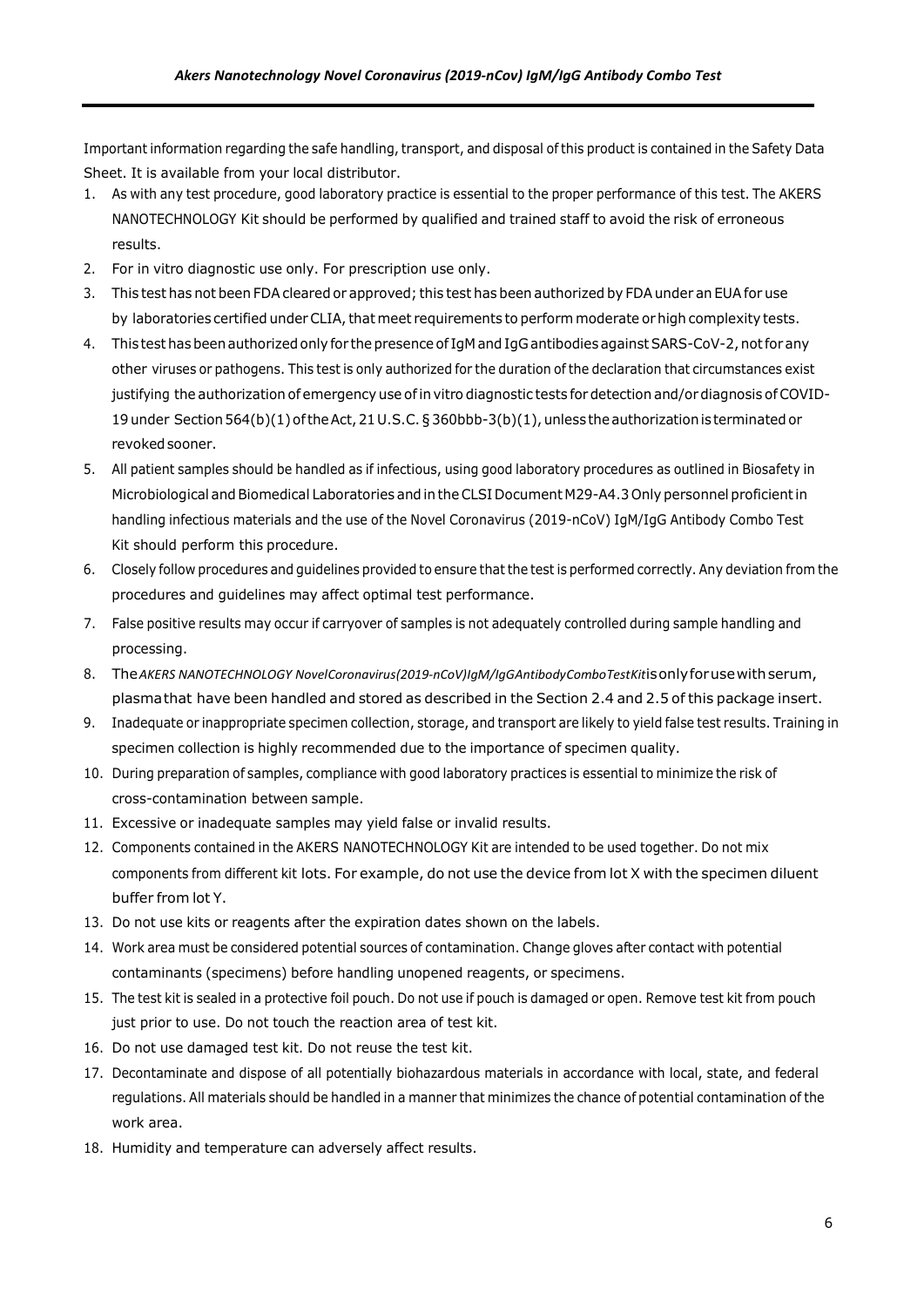## <span id="page-6-0"></span>**3.1 INTERPRETATION OF THE RESULT**



- **•** IgG POSITIVE: \* Two lines appear. The result is positive for IgG antibodies to the SARS-CoV-2. One colored line should be in the control line region (C), and a colored line appears in the IgG test line region.
- **•** IgM POSITIVE: \*Two lines appear. The resultis positive for IgM antibodies to the SARS-CoV-2. One colored line should be in the control line region (C), and a colored line appears in the IgM test line region.
- **•** IgG and IgM POSITIVE: \*Three lines appear. The result is positive for both IgM and IgG antibodies to the SARS-CoV-2. One colored line should be in the control line region (C), and two-colored lines should appear in IgG test line region and IgM test line region.

**\*NOTE:** The intensity of the color in the test line regions will vary depending on the antibodies against the novel coronavirus present in the specimen. Therefore, any shade of color in the test line region should be considered positive.

- **•** NEGATIVE: One colored line appears in the control region (C). No apparent colored line appears in the IgG or IgM test region (T).
- **•** INVALID: Control line fails to appear. Insufficient sample volume or incorrect procedural techniques are the most likely reasons for control line failure. Review the procedure and repeat the test with a new test cassette. If the problem persists, discontinue using the test kit immediately and contact your local distributor.

## **3.2 QUALITY CONTROL PROCEDURE**

Abuilt-inprocedural controlonthe cardensuresthatthetesthasbeenperformedcorrectly; thispink/redcoloredlines should always appear above the printed Cline on the card. If a line does not appear in the control region, discard the card as this is an invalid test and perform the test again.

CFUS Series 1000 and LHZG Series 2000 have been validated for use with this test kit. External positive and negative controls should be tested consistent with good laboratory practice to confirm the test procedure and to verify proper test performance. Both CFUS Series 1000 and LHZG Series 2000 can be procured by contacting your local distributors or AKERS NANOTECHNOLOGY directly. Additional controls may be required according to guidelines or local, state, and/or federal regulations (such as 42 CFR 493.1256) or accrediting organizations.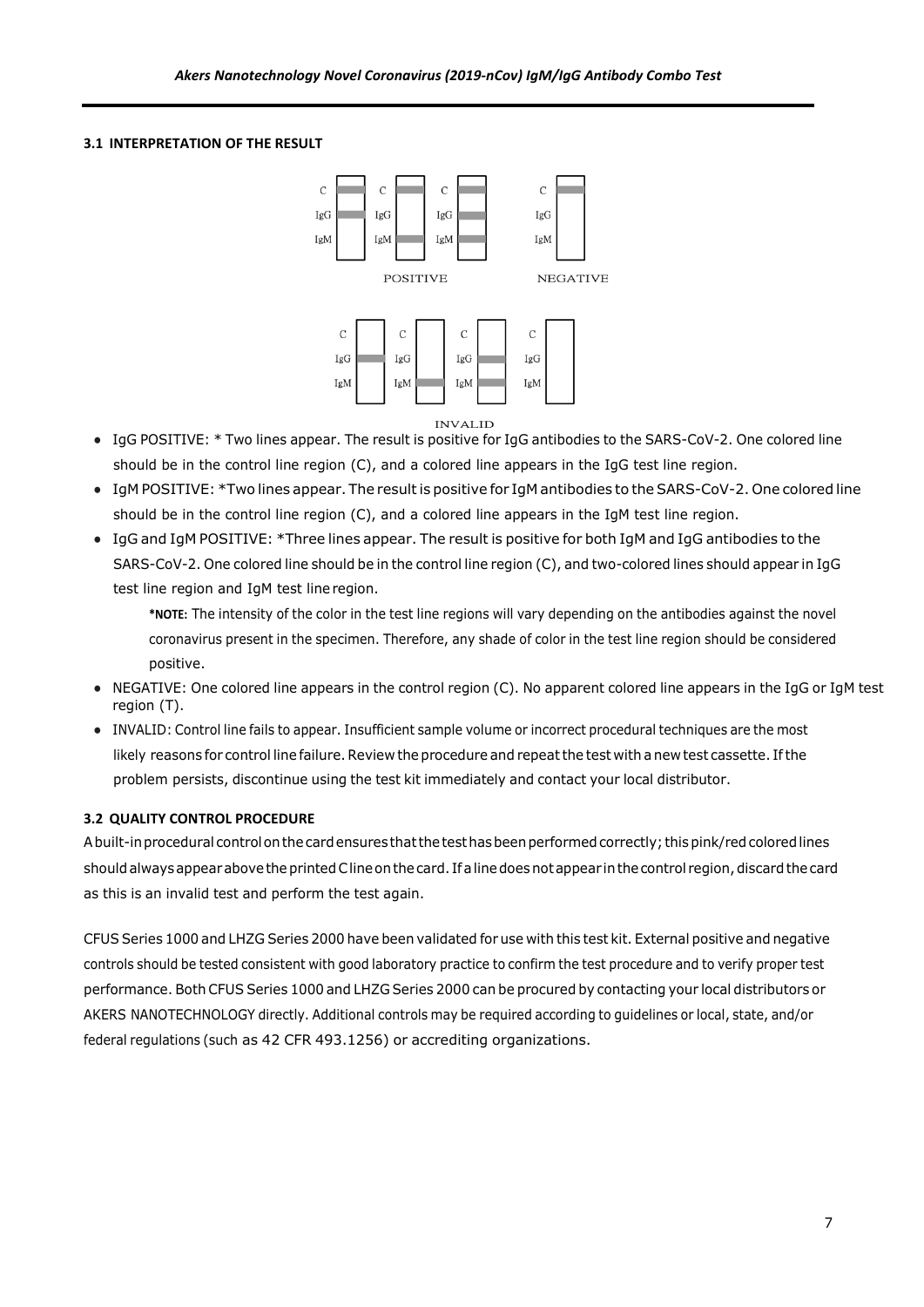## <span id="page-7-1"></span><span id="page-7-0"></span>**4. LIMITATIONS**

#### **For use under an Emergency Use Authorization only.**

- 1. Use of *AKERS NANOTECHNOLOGY NovelCoronavirus(2019-nCoV)IgM/IgGAntibodyComboTestKit*is limited to laboratory personnel who have been trained. Not for home use.
- 2. The test is limited to the qualitative detection of antibodies specific for the SARS-CoV-2 virus. The intensity of the test line does not necessarily correlate to SARS-CoV-2 antibody titer in the specimen.
- 3. Performance has only been established with the specimen types listed in the Intended Use. This product is only used for testing of individual serum, plasma samples. Other specimen types have not been evaluated and should not be used with this assay.
- 4. The impacts of vaccines, antiviral therapeutics, antibiotics, chemotherapeutic or immunosuppressant drugs have not been evaluated.
- 5. Results should be interpreted by a trained professional in conjunction with the patient's history and clinical signs and symptoms, andepidemiological risk factors.
- 6. It is not known at this time if the presence of antibodies to SARS-CoV-2 confers immunity to re-infection.
- 7. Negative results do not preclude SARS-CoV-2 infection and should not be used as the sole basis for patient management decisions. IgM antibodies may not be detected in the first few days of infection; the sensitivity of the qSARS-CoV-2 IgG/IgM Rapid Test early after infection is unknown. False positive results for IgM and IgG antibodies may occur due to cross-reactivity from pre-existing antibodies or other possible causes. Samples with positive results should be confirmed with alternative testing method(s) and clinical findings.
- 8. A positive result may not indicate previous SARS-CoV-2 infection. Consider other information, including clinical history and local disease prevalence, in assessing the need for a second but different serology test to confirm an immune response.
- 9. False positive results may be produced if the amount of the added specimens exceeds the amount specified in this instruction.
- 10. False negative results may arise from degradation of the antibodies during shipping/storage.
- 11. Serological antibody testing is of limited reference value in patients with impaired immune function or receiving immunosuppressive therapy.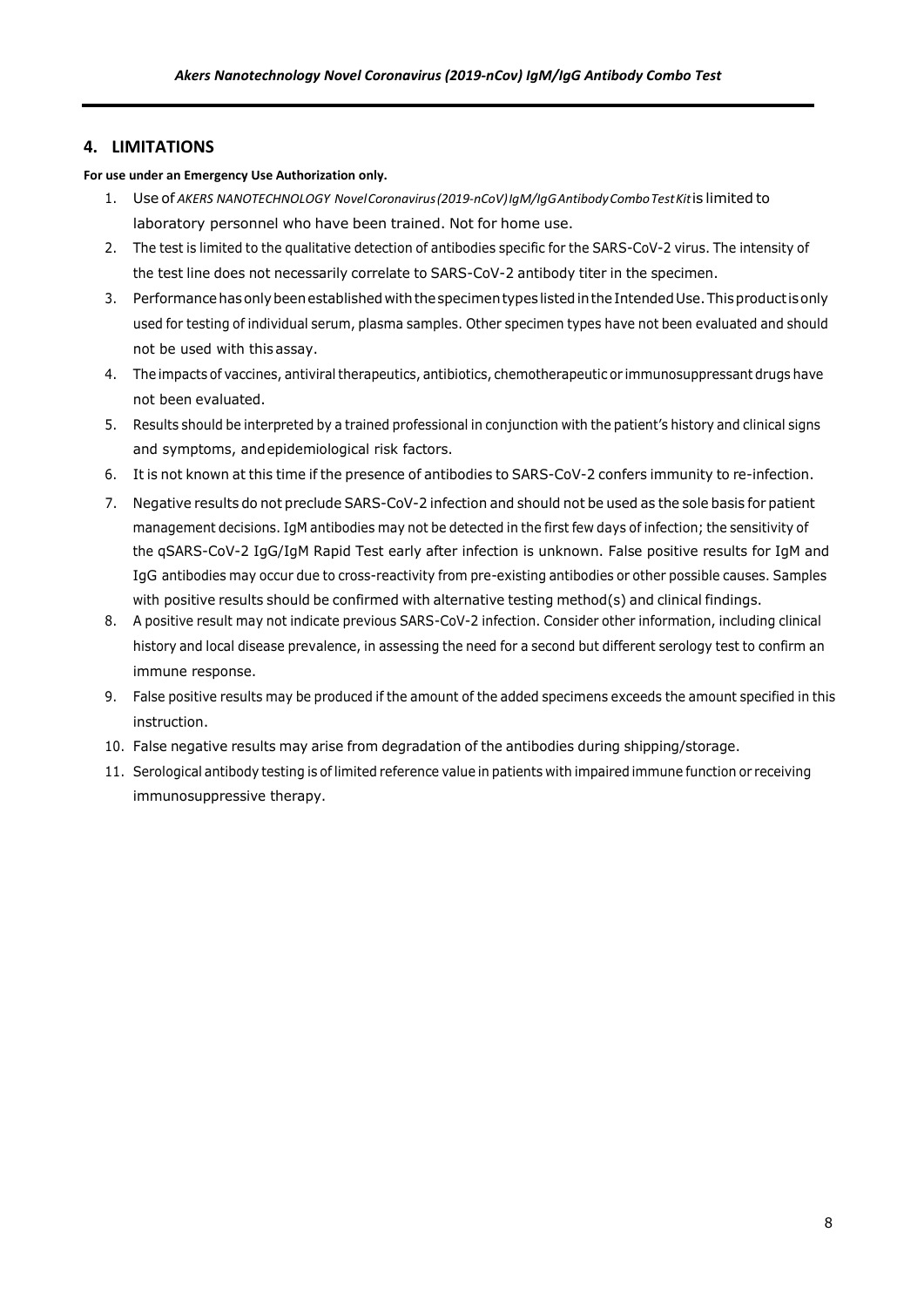## <span id="page-8-0"></span>**5. CONDITIONS OF AUTHORIZATION FOR LABORATORIES**

The AKERS NANOTECHNOLOGY Novel Coronavirus (2019-nCoV) IgM/IgG Antibody Combo Test Kit (Colloidal Gold) LetterofAuthorization, along with the authorized Fact Sheet for Healthcare Providers, the authorized Fact Sheet for Recipients, and authorized labeling are available on the FDA website:

[https://www.fda.gov/medical-devices/coronavirus-disease-2019-covid-19-emergency-use-authorizations-medical-devices/v](https://www.fda.gov/medical-devices/coronavirus-disease-2019-covid-19-emergency-use-authorizations-medical-devices/vitro-diagnostics-euas) [itro-diagnostics-euas](https://www.fda.gov/medical-devices/coronavirus-disease-2019-covid-19-emergency-use-authorizations-medical-devices/vitro-diagnostics-euas)

Authorized laboratories using the AKERS NANOTECHNOLOGY Novel Coronavirus (2019-nCoV) IgM/IgG Antibody Combo Test Kit (Colloidal Gold) ("your product" in the conditions below), must adhere to the Conditions of Authorization indicated in the Letter of Authorization as listed below:

- 1. Authorized laboratories\* using your product will include with test result reports, all authorized Fact Sheets. Under exigent circumstances, other appropriate methods for disseminating these Fact Sheets may be used, which may include mass media.
- 2. Authorized laboratories using your product will use your product as outlined in the Instructions for Use. Deviations from the authorized procedures, including the authorized clinical specimen types, authorized control materials, authorized other ancillary reagents and authorized materials required to use your product are not permitted.
- 3. Authorized laboratories that receive your product will notify the relevant public health authorities oftheir intentto run your product prior to initiating testing.
- 4. Authorized laboratories using your product will have a process in place for reporting test results to healthcare providers and relevant public health authorities, as appropriate.
- 5. Authorized laboratories will collect information on the performance of your product and report to DMD/OHT7-OIR/OPEQ/CDRH (via email: CDRH-EUA-Reporting@fda.hhs.gov) and Akers Nanotechnology (email: info@akers.biz; toll-free number: +1 856-204-2100) any suspected occurrence of false positive or false negative results and significant deviations from the established performance characteristics of your product of which they become aware.
- 6. All laboratory personnel using your product must be appropriately trained in immunoassay techniques and use appropriate laboratory and personal protective equipment when handling this kit and use your product in accordance with the authorized labeling. All laboratory personnel using the assay must also be trained in and be familiar with the interpretation of results of the product.
- 7. Akers Nanotechnology, Inc., authorized distributors, and authorized laboratories using your product will ensure that any records associated with this EUA are maintained until otherwise notified by FDA. Such records will be made available to FDA for inspection upon request.

**\*The letter of authorization refers to, "Laboratories certified under the Clinical Laboratory Improvement Amendments of 1988 (CLIA), 42 U.S.C. §263a, that meet requirements to perform moderate or high complexity tests" as "authorized laboratories."**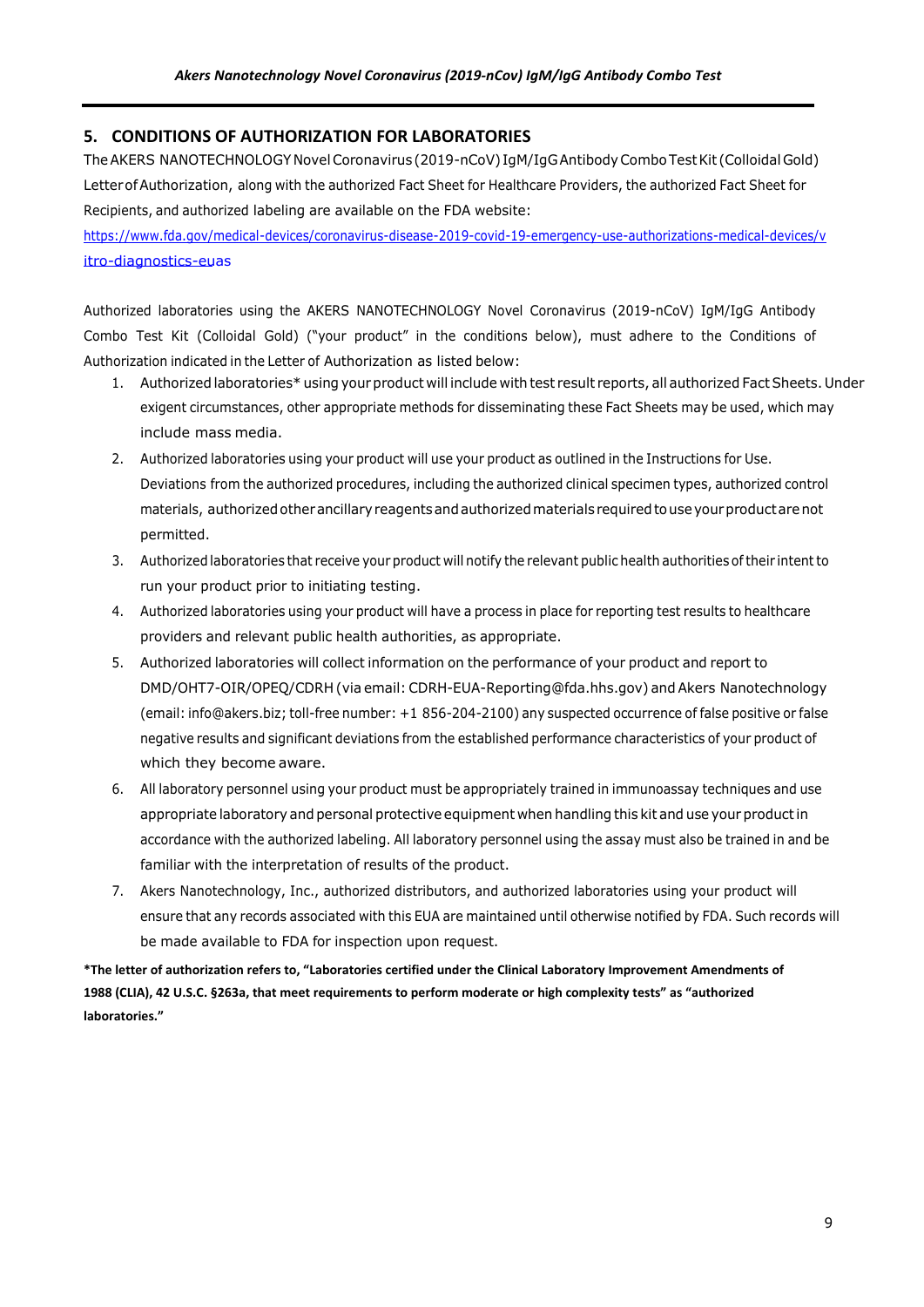# <span id="page-9-0"></span>**6. PERFORMANCE CHARACTERISTICS**

## <span id="page-9-1"></span>**6.1 CLINICAL PERFORMANCE**

A total of 527 prospective and retrospective samples were obtained for this study. The PCR positive samples were collected at four medical centers. Prospective specimens include samples from patients who tested positive for SARS-CoV-2 using nucleic acid tests, samples from patients who recovered from COVID-19, and samples from individuals who had contact with COVID-19 patients but tested negative with a SARS-CoV-2 nucleic acid test. The SARS-CoV-2 negative specimens include specimens that tested negative by a local hospital, specimens from patients with other respiratory infections, and random specimens collected prior to August 2019.

Among the 178 specimens that were PCR positive, 90 were from patients who were still in quarantine and 88 were from recovered patients. Among the 349 negative specimens in this trial, 239 of them were from patients with coronavirus infections not caused by SARS-CoV-2, and 110 of them were patients with other respiratory tract infections (all 110 cases were retrospective frozen specimens collected before August 2019).

| Days from<br><b>Symptoms Onset</b> | <b>Number</b><br><b>PCR</b><br>οf | <b>Test Result</b> |        | AKERS NANOTECHNOLOGY IgM/IgG Antibody Combo | <b>Positive Percent Agreement</b> |                |                  |
|------------------------------------|-----------------------------------|--------------------|--------|---------------------------------------------|-----------------------------------|----------------|------------------|
| to Blood<br><b>Collection</b>      | <b>Positive</b><br>Sample         | $lgM+$             | $lgG+$ | <b>Both</b><br>lgM/lgG+                     | <b>Both</b><br>IgM/IgG-           | <b>IgM</b>     | <b>IgG</b>       |
| $\leq 6$ days                      | 23                                | 23                 | 0      |                                             |                                   | $23/23 = 100%$ | $0/23 = 0.00\%$  |
| $7 - 14$ days                      | 21                                |                    | 0      | 13                                          |                                   | 18/21=85.71%   | $16/21 = 76.19%$ |
| $>14$ Days                         | 134                               |                    |        | 131                                         |                                   | 133/134=99.25% | 132/134=98.50%   |

#### **Positive Results by Days After Onset of Symptoms (n=178)**

#### **Negative Results (n=349)**

| <b>Number of PCR</b><br><b>Negative</b> | AKERS NANOTECHNOLOGY IgM/IgG Antibody Combo<br><b>Test Result</b> |      |                         |                         | <b>Negative Percent Agreement</b> |                |
|-----------------------------------------|-------------------------------------------------------------------|------|-------------------------|-------------------------|-----------------------------------|----------------|
| Sample                                  | IgM-                                                              | IgG- | <b>Both</b><br>lgM/lgG+ | <b>Both</b><br>IgM/IgG- | <b>IgM</b>                        | <b>IgG</b>     |
| 349                                     | 347                                                               | 347  | 0                       | 347                     | 347/349=99.43%                    | 347/349=99.43% |

## **Independent Clinical Agreement Validation**

TheAKERS NANOTECHNOLOGYNovelCoronavirus (2019-nCoV) IgM/IgGAntibodyCombo TestKit (Colloidal Gold) was testedon6/10/2020at the Frederick National Laboratory forCancerResearch (FNLCR) sponsored by the National Cancer Institute (NCI). The test was validated against a panel of previously frozen samples consisting of 30 SARS-CoV-2 antibody-positive serum samples and 80 antibody-negative serum and plasma samples. Each of the 30 antibodypositive samples were confirmed with a nucleic acid amplification test (NAAT) and both IgM and IgG antibodies were confirmed to be presentin all 30 samples. The presence of antibodies in the samples was confirmed by several orthogonal methods prior to testing with the COVID-19 IgG/IgM Rapid Test Cassette (Serum/Plasma). The presence of IgM and IgG antibodies specifically was confirmed byoneormorecomparatormethods.Antibody-positive samples were selected at different antibody titers.

All antibody-negative samples were collected prior to 2020 and include: i) Seventy (70) samples selected without regard to clinical status, "Negatives" and ii) Ten (10) samples selected from banked serum from HIV+ patients, "HIV+". Testing was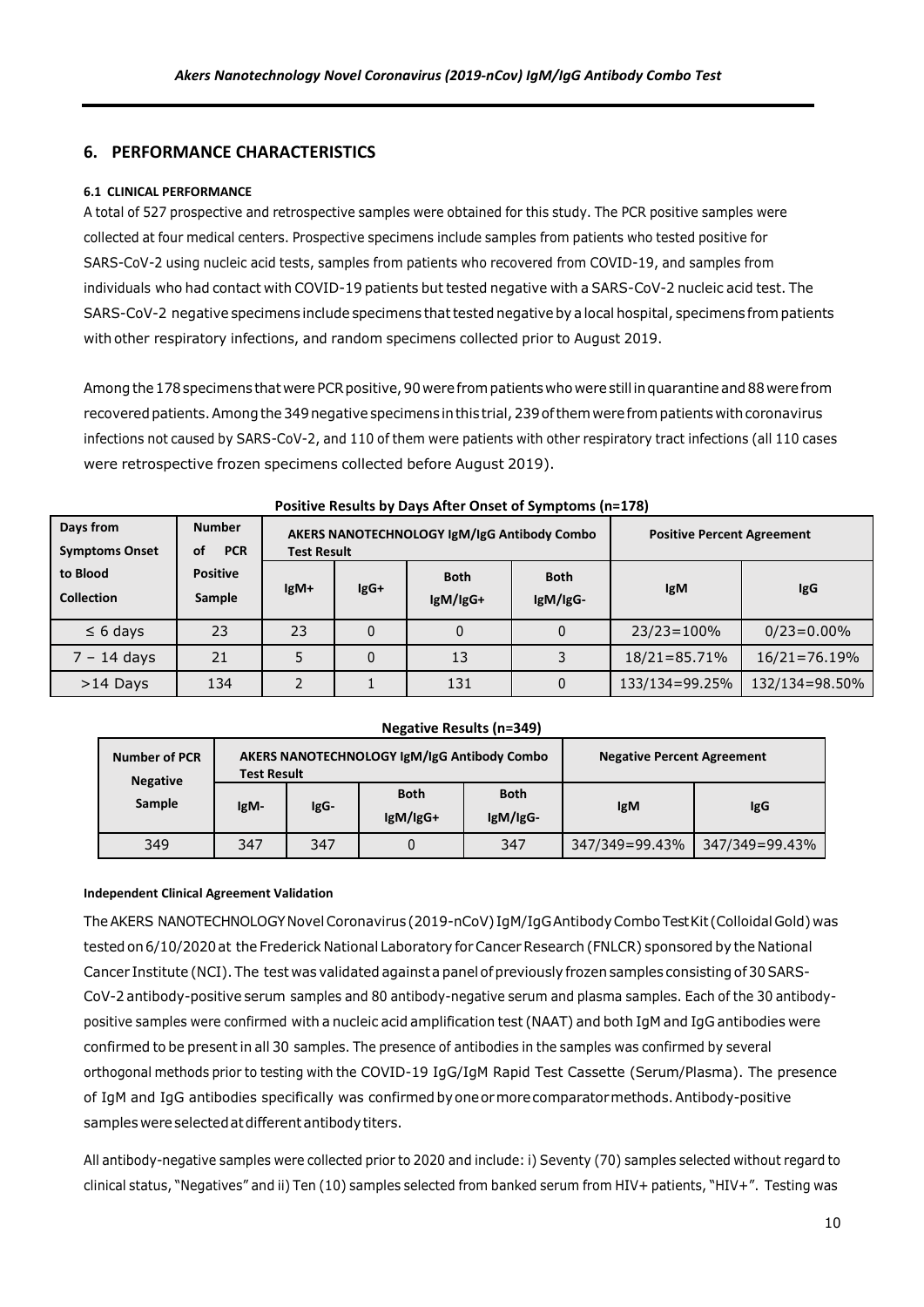performed by one operator using one lot of the COVID-19 IgG/IgM Rapid Test Cassette (Serum/Plasma). Confidence intervals for sensitivity and specificity were calculated per a score method described in CLSI EP12-A2 (2008).

For evaluation of cross-reactivity with HIV+, it was evaluated whether an increased false positive rate among antibody-negative samples with HIV was statistically higher than the false positive rate among antibody-negative samples without HIV (for this, a confidence interval for the difference in false positive rates was calculated per a score method described by Altman). The results and data analysis are shown in the tables below.

## **Summary Results**

| COVID-19 IgG/IgM Rapid<br><b>Test Cassette</b><br>(Serum/Plasma) |                      | <b>Comparator Method</b>  |                       |                |               |
|------------------------------------------------------------------|----------------------|---------------------------|-----------------------|----------------|---------------|
|                                                                  |                      | Positive<br>$(IgM/IgG) +$ | Negative<br>(IgM/IgG) | Negative, HIV+ | Total         |
| Positive                                                         | $IgM+$ /<br>$IqG+$   | 29                        | 0                     | 0              | 29            |
|                                                                  | $IgM+$ , $IgG-$      | 0                         | 0                     | $\Omega$       | 0             |
|                                                                  | $IgM-$ , $IgG+$      |                           |                       | $\mathbf{0}$   | $\mathcal{P}$ |
| Negative                                                         | $IgM-$ /<br>$IqG$ )- | 0                         | 69                    | 10             | 79            |
| Total $(n=110)$                                                  |                      | 30                        | 70                    | 10             | 110           |

## **Summary Statistics**

| Measure                                    | Estimate                     | Confidence Interval |
|--------------------------------------------|------------------------------|---------------------|
| IgM Sensitivity                            | 96.7%<br>(29/30)             | $(83.3\%; 99.4\%)$  |
| IgG Sensitivity                            | 100%<br>(30/30)              | $(95.4\%; 100\%)$   |
| (IgM+ or IgG+; Total) Sensitivity<br>(PPA) | 100%<br>(30/30)              | $(88.7\%; 100\%)$   |
| (IgM-/IgG-; Total) Specificity (NPA)       | 98.8%<br>(79/80)             | $(93.3\%; 99.8\%)$  |
| Cross-reactivity with HIV+                 | $0\% (0/10)$<br>not detected |                     |

## <span id="page-10-0"></span>**6.2 CROSS-REACTIVITY**

Cross-reactivityoftheAKERS NANOTECHNOLOGY NovelCoronavirus (2019-nCoV) IgM/IgGAntibodyCombo TestKit was evaluatedintwo studies using a total of 137 serum or plasma samples which contain antibodies to the pathogens listed below. All 137 specimens were negative by the AKERS NANOTECHNOLOGY Novel Coronavirus (2019-nCoV) IgM/IgG Antibody Combo Test Kit. The data are summarized in the following table:

| No.                  | <b>Type of Specimens</b>          | Number of<br><b>Samples</b> | AKERS NANOTECHNOLOGY IgM/IgG<br><b>Result</b> | <b>Antibody Combo Test</b> |
|----------------------|-----------------------------------|-----------------------------|-----------------------------------------------|----------------------------|
|                      |                                   |                             | <b>Total IgM Neg</b>                          | <b>Total IgG Neg</b>       |
| $H1N1-1~\sim H1N1-3$ | Anti-H1N1 IgM and<br>IgG Positive |                             |                                               |                            |
| $H3N2-1$             | Anti-H3N2 IgM and IgG<br>Positive |                             |                                               |                            |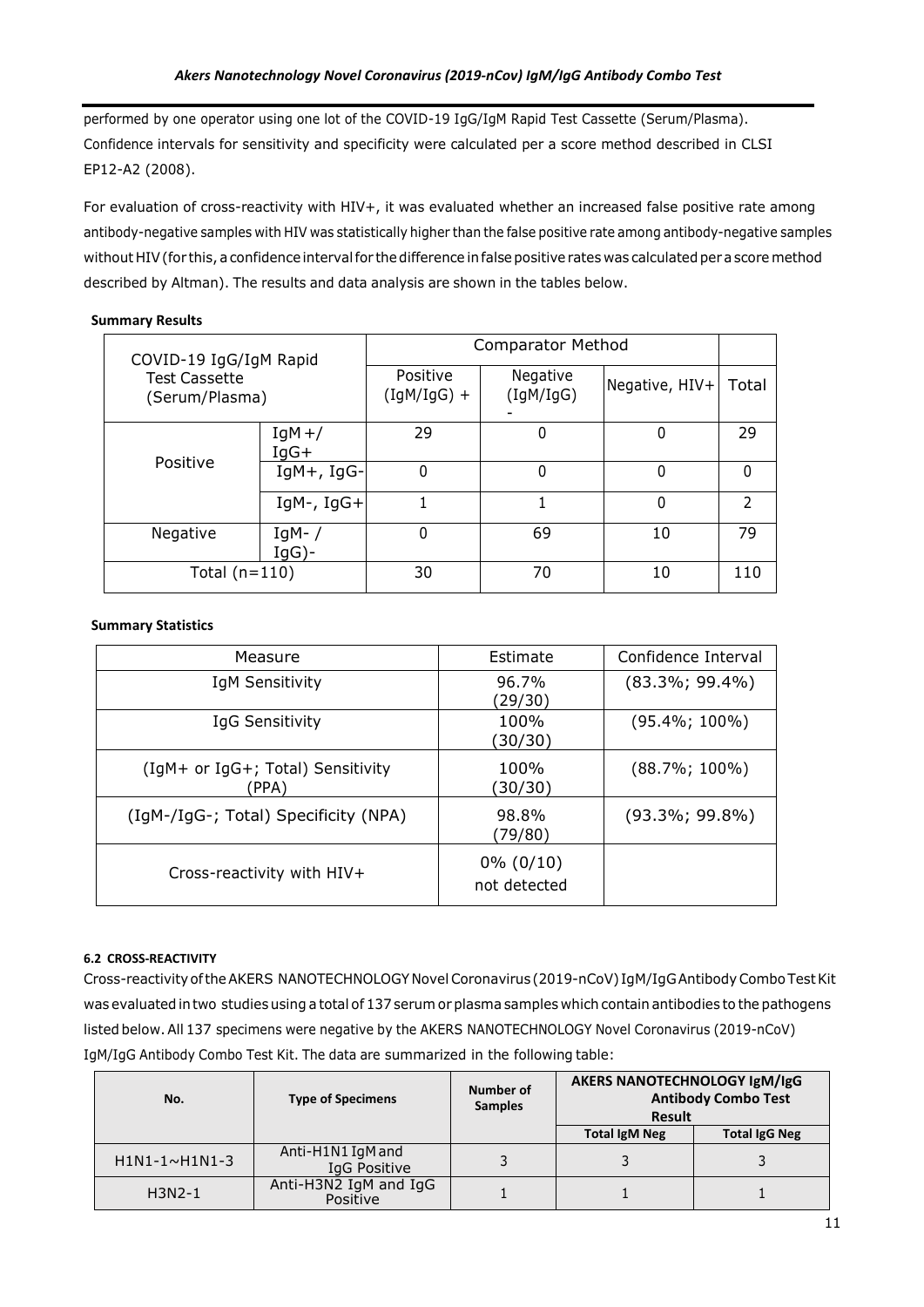## *Akers Nanotechnology Novel Coronavirus (2019-nCov) IgM/IgG Antibody Combo Test*

| H5N1-1~H5N1-2                     | Anti-H5N1 IgM and<br>IgG Positive                     | $\overline{2}$ | $\overline{2}$ | $\overline{2}$ |
|-----------------------------------|-------------------------------------------------------|----------------|----------------|----------------|
| H7N9-1~H7N9-2                     | Anti-H7N9 IgM and<br>IgG Positive                     | $\overline{2}$ | $\overline{2}$ | $\overline{2}$ |
| Yamagata-1                        | Anti-Yamagata IgM and<br>IgG                          | $\mathbf{1}$   | $\mathbf{1}$   | $\mathbf{1}$   |
|                                   | Positive                                              |                |                |                |
| Victoria-1~Victoria-4             | Anti-Victoria IgM and IgG<br>Positive                 | 4              | $\overline{4}$ | $\overline{4}$ |
| $RSV-1~NRSV-2$                    | Anti-RSV IgM and<br>IgG Positive                      | $\overline{2}$ | $\overline{2}$ | $\overline{2}$ |
| $RUB-1~\sim$ RUB-4                | Anti-RUB IgM and IgG<br>Positive                      | $\overline{4}$ | $\overline{4}$ | $\overline{4}$ |
| $CMV-1 \sim CMV-5$                | Anti-CMV IgM and<br>IgG Positive                      | 5              | 5              | 5              |
| $VZV-1~VZV-3$                     | Anti-VZV IqM and<br>IgG Positive                      | 3              | 3              | 3              |
| $HSV-1~\sim HSV-6$                | Anti-HSV IgM and IgG<br>Positive                      | 6              | 6              | 6              |
| $EBV-1\sim EBV-5$                 | Anti-EBV IgM and<br>IgG Positive                      | 5              | 5              | 5              |
| Rotavirus-1~Rotavirus-<br>10      | Rotavirus Antigen Test<br>Positive                    | 10             | 10             | 10             |
| Adenovirus-1~Adenovi<br>$rus-2$   | Anti-Adenovirus IqM and<br>IgG Positive               | $\overline{2}$ | $\overline{2}$ | $\overline{2}$ |
| Measles-1                         | Anti-Measles IgM and<br>IgG Positive                  | $\mathbf{1}$   | $\mathbf{1}$   | $\mathbf{1}$   |
| Enterovirus-1~Enterovi<br>$rus-3$ | Anti-Enterovirus IgM and IgG<br>Positive              | 3              | 3              | 3              |
| Mumps-1~Mumps-3                   | Anti-Mumps IgM and<br>IgG Positive                    | 3              | 3              | 3              |
| $HIV-1$                           | Anti-HIV IgM and<br>IgG Positive                      | $\mathbf{1}$   | $\mathbf{1}$   | $\mathbf{1}$   |
| Bacterium.P-1~Bacteri<br>$um.P-2$ | Bacteriologic Test Positive                           | $\overline{2}$ | $\overline{2}$ | $\overline{2}$ |
| Chlamydia-1~Chlamyd<br>$ia-3$     | Anti-Chlamydia IgM and IgG<br>Positive                | 3              | 3              | 3              |
| $M.P-1$                           | Anti-Mycoplasma<br>Pneumoniae IgM and<br>IgG Positive | $\mathbf{1}$   | $\mathbf{1}$   | $\mathbf{1}$   |
| Legionella-1~Legionell<br>$a-2$   | Anti-Legionella IgM and<br>IgG Positive               | $\overline{2}$ | $\overline{2}$ | $\overline{2}$ |
| Strep.P-1                         | Streptococcus Pneumoniae<br>Antigen Test Postive      | $\mathbf{1}$   | $\mathbf{1}$   | $\mathbf{1}$   |
| Staphyl.-1~Staphyl.-2             | Bacteria culture result<br>Positive                   | $\overline{2}$ | $\overline{2}$ | $\overline{2}$ |
| $RF-1~\sim$ RF-2                  | Anti-RF IgM and IgG<br>Positive                       | $\overline{2}$ | $\overline{2}$ | $\overline{2}$ |
| ANA-1                             | <b>ANA Positive</b>                                   | $\mathbf{1}$   | $\mathbf{1}$   | $\mathbf{1}$   |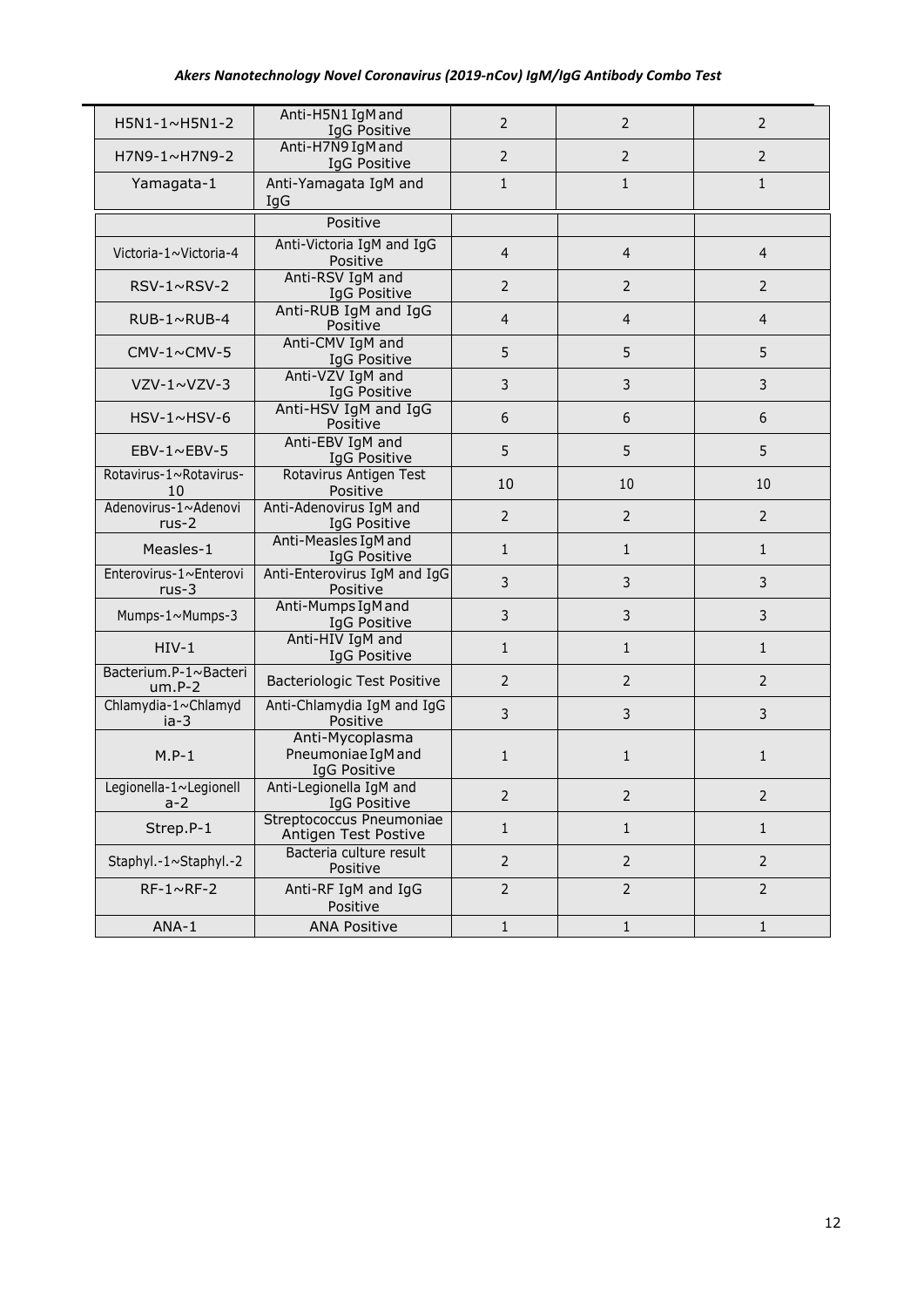| <b>Sample Category</b>                        | Number of      | <b>Test Result</b> |            | AKERS NANOTECHNOLOGY IgM/IgG Antibody Combo |            |            |       |
|-----------------------------------------------|----------------|--------------------|------------|---------------------------------------------|------------|------------|-------|
|                                               | <b>Samples</b> |                    | <b>IgM</b> |                                             | <b>IgG</b> |            |       |
|                                               |                | Pos                | <b>Neg</b> | %CR                                         | Pos        | <b>Neg</b> | %CR   |
| Anti-influenza A IgG Positive                 | 5              | $\Omega$           | 5          | $0\%$                                       | $\Omega$   | 5          | 0%    |
| Anti-influenza A IgM Positive                 | 5              | $\Omega$           | 5          | $0\%$                                       | $\Omega$   | 5          | $0\%$ |
| Anti-influenza B IgG Positive                 | 5              | $\Omega$           | 5          | 0%                                          | $\Omega$   | 5          | 0%    |
| Anti-influenza B IgM Positive                 | 5              | $\Omega$           | 5          | $0\%$                                       | $\Omega$   | 5          | 0%    |
| Anti-HCV IgG Positive                         | 5              | 0                  | 5          | $0\%$                                       | $\Omega$   | 5          | 0%    |
| Anti-HCV IgM Positive                         | 5              | 0                  | 5          | 0%                                          | $\Omega$   | 5          | 0%    |
| Anti-HBV IgG Positive                         | 5              | $\Omega$           | 5          | $0\%$                                       | $\Omega$   | 5          | $0\%$ |
| Anti-HBV IgM Positive                         | 5              | $\Omega$           | 5          | $0\%$                                       | $\Omega$   | 5          | 0%    |
| <b>ANA Positive</b>                           | 5              | $\Omega$           | 5          | $0\%$                                       | $\Omega$   | 5          | $0\%$ |
| Anti-respiratory syncytial virus IgG Positive | 5              | $\Omega$           | 5          | 0%                                          | $\Omega$   | 5          | 0%    |
|                                               |                |                    |            |                                             |            |            |       |
| Anti-respiratory syncytial virus IgM Positive | 5              | $\Omega$           | 5          | $0\%$                                       | $\Omega$   | 5.         | $0\%$ |
| Anti-Haemophilus influenzae IgG Positive      | 5              | $\Omega$           | 5          | $0\%$                                       | $\Omega$   | 5          | $0\%$ |
| Anti-Haemophilus influenzae IgM Positive      | 5              | $\mathbf{0}$       | 5          | $0\%$                                       | 0          | 5          | $0\%$ |